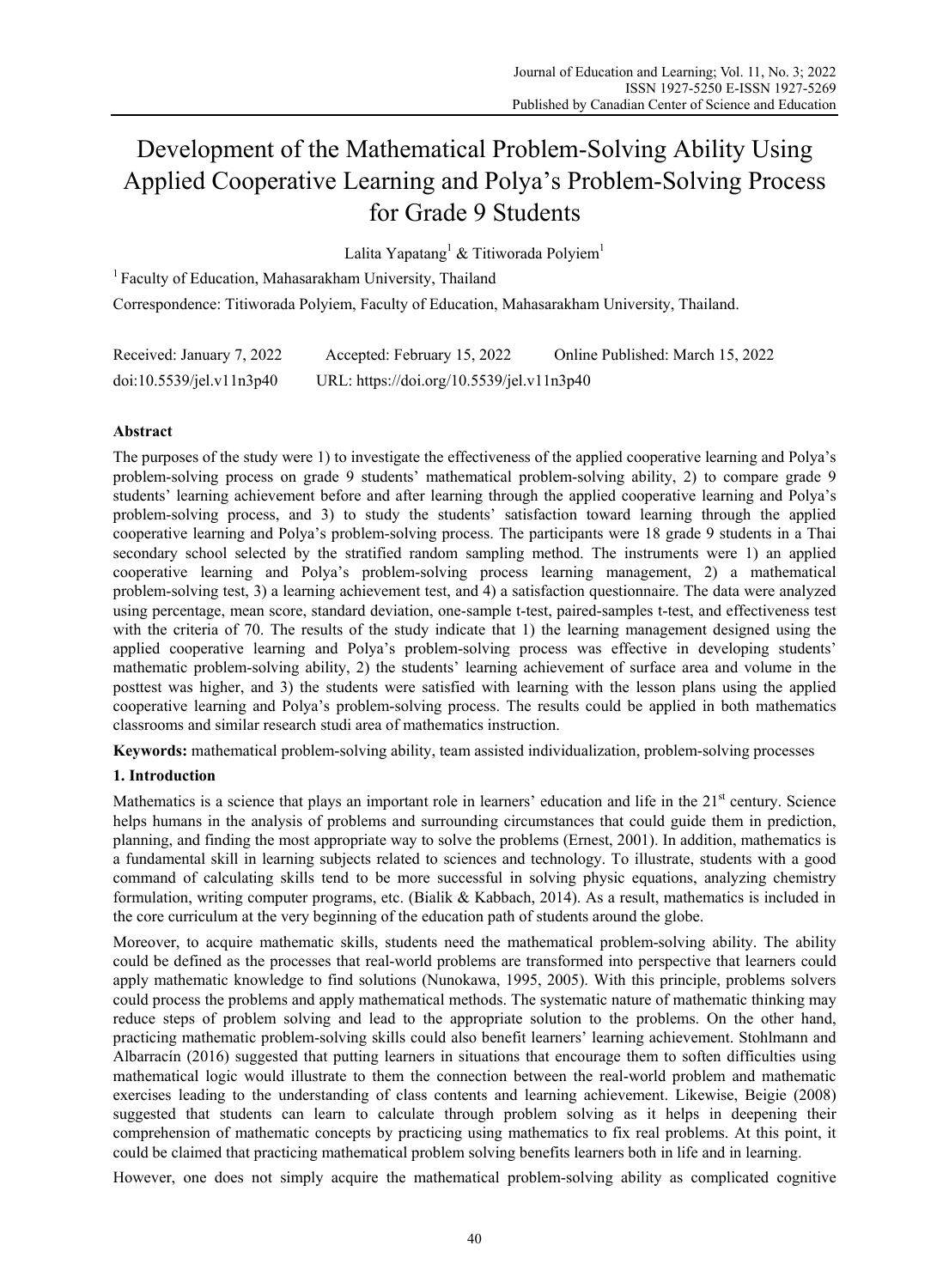processes and analytical ability are required. To clarify, practicing such skill needs the integration of mathematic knowledge and problem-solving skills. According to Simmer (2011), learners perceive mathematics as difficult. In detail, learners need to understand equations, variables, expressions, and the possibility to fix math problems. Moreover, mathematics is a continuous subject. Students who do not comprehend the content in the previous class tend to fail to understand the content that follows. With problematic teaching methods and personal beliefs, it is not a surprise that learners often rate mathematics as the most difficult problem throughout their education (Langoban, 2020). Furthermore, experience and logical thinking are needed to drive the processes (Clarke, Goos, & Morony, 2007). Therefore, learners need continuous practices and a meaningful learning environment to practice such skills.

It seems that the mathematical problem-solving ability is a complicated skill that needs to be carefully instructed to the students. Therefore, instructional methods used in developing the mathematical problem-solving ability should also be supportive in letting learners study mathematics with opportunities to practice solving problems. Cooperative learning is one of the emerging instructional methods that provide opportunities for learners to learn with a small group of peers (Kagan, 1994). They can share ideas and raise solutions through teamwork and cooperation. Moreover, teachers can apply such a technique as team assisted individualization (TAI) which allows students with a heterogeneous level of ability to cooperatively learn (Posamentier, Smith, & Stepelman, 2010). The TAI benefits the whole class in various ways: Teachers could shift their role to be an advisor. Highly skilled students could learn by practicing transferring knowledge while students with limited skills could ask for advice from other students with whom they are more encouraged to have interaction. The method seems to match the nature of mathematics which requires teachers' advice and cooperative learning among peers.

In addition, practicing problem solving also needs specific instructional methods. Difficulties in both life and calculation are complicated. To solve problems, it takes a thorough understanding of causes and nature, a proper plan, precise execution of the plan, and the revision of outcomes. Polya (1945) proposed 4 steps of problem-solving processes including trial-and-error, analogy, generalization, working backward, and draw-a-figure. Practicing these processes would benefit students as they are encouraged to study problems, consider and execute plans, and review whether the plan leads to expected outcomes or not. With the principle, students could successfully resolve both mathematical and real-life situations.

All in all, the mathematical problem-solving ability is an essential skill contributing to success in students' life and education. However, the ability is not simply acquired as it takes the understanding of mathematic content and practice of problem-solving skills. Cooperative learning with team assisted individualization (TAI) and Polya's problem-solving principle are the method that could be integrated to support the mathematical problem-solving ability learning environment. Therefore, the current study applies the integration of the two methods to develop students' mathematical problem-solving abilities. The purposes of the study were 1) to investigate the effectiveness of the applied cooperative learning and Polya's problem-solving process on grade 9 students' mathematical problem-solving ability, 2) to compare grade 9 students' learning achievement of mathematical problem-solving ability before and after learning in the applied cooperative learning and Polya's problem-solving process, and 3) to study the students' satisfaction toward learning in the applied cooperative learning and Polya's problem-solving process.

#### **2. Literature Review**

In this section, theories of mathematical problem-solving ability and cooperative learning and team assisted individualization (TAI), and Polya's Processes of problem-solving are discussed to illustrate the potential effectiveness of the method in developing students' mathematical problem-solving ability. Moreover, the examples of previous studies are demonstrated to show the uses of the principles in science education around the globe.

#### *2.1 Mathematical Problem-Solving Ability*

As discussed earlier, the mathematical problem-solving ability is the skill that benefits learners' learning achievement in class and ability to deal with difficulties in life. However, it is not quite certain to define the skill. In this case, two dimensions could be discussed. First, if we consider problem-solving as a set of processes, mathematical problem-solving skills could be instructed by letting problem-solvers transform situations into the circumstances that they could apply mathematic knowledge. This would help learners to connect class content to what can be applied in real life (Nunokawa, 1995, 2005). On the other hand, teachers could instruct mathematical content by integrating real-life content into the class. Therefore, learners could analyze the situations, put them in equations, and find the answers. In this case, the class environment is set as teaching for problem-solving where problems are used to felicitate students' mathematic learning in terms of connecting the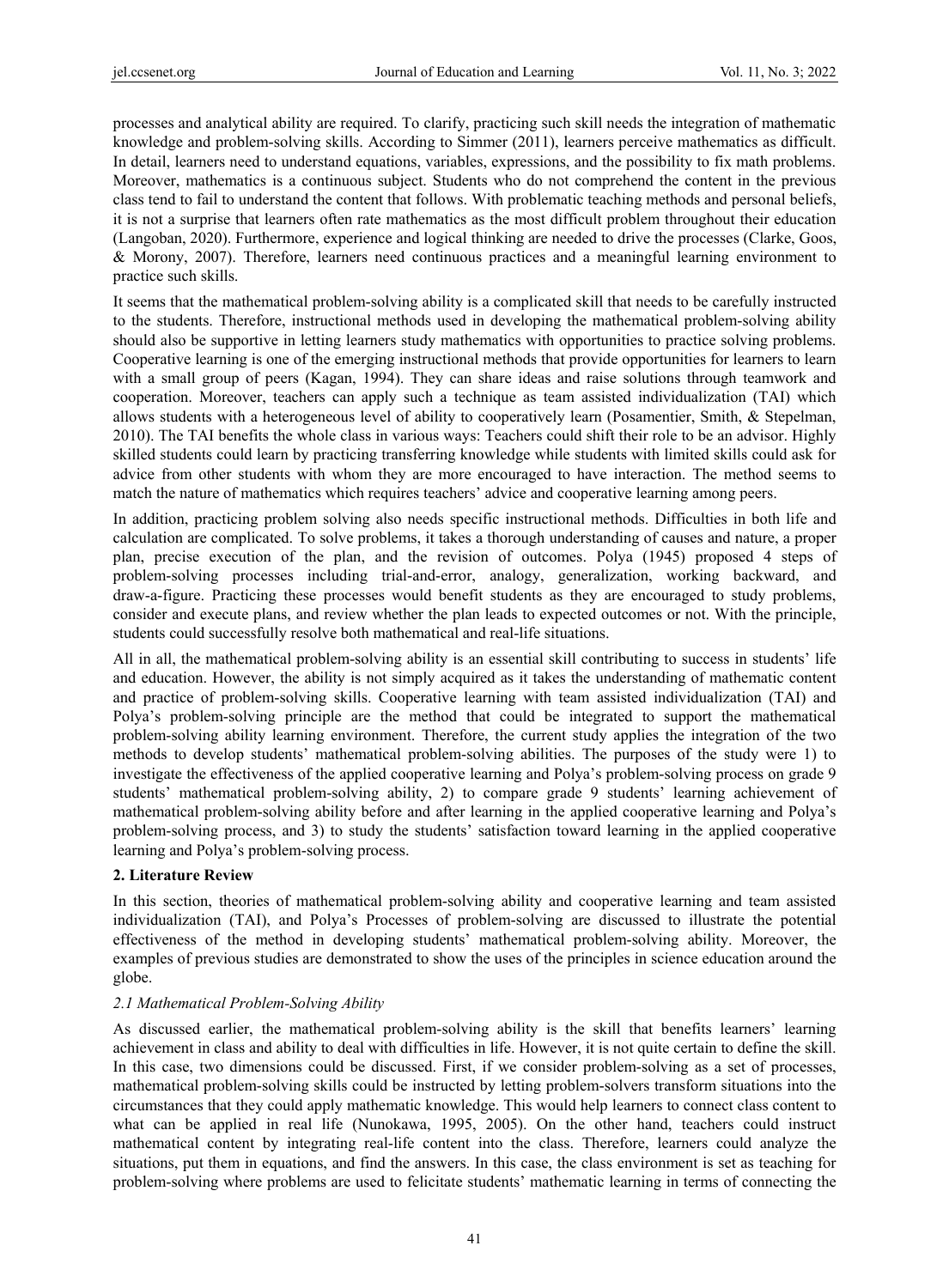new content to the knowledge students have already had, using techniques to treat the problematic situation, managing problem-solving processes, and encouraging analytical thinking (Schroeder & Lester, 1989; Nunokawa, 2005). As a result, the mathematical problem-solving ability could be instructed based on both problem-solving and mathematical learning.

## *2.2 Cooperative Learning and Team Assisted Individualization (TAI)*

Cooperative learning emerged from the idea that social learning experience would drive learners to learn more effectively and happily. Instead of listening to the lecture, students can work with their peers, discuss the possibilities of tasks, and achieve academic outcomes together. Kegan (1994) suggested that cooperative learning could be operated by forming a heterogeneous group consisting of students of both high and low skill levels together. The purpose of cooperative learning is to let high proficiency learners who generally learn faster assist the low-level group. Similarly, Slavin (1984) indicated that the benefits of cooperative learning rely on empowering students, improving class interaction, and bringing mutual beneficial relationships among students. Moreover, it could drive learners' individualization as they no longer rely on only teachers. They are urged to explore their knowledge and experience in a meaningful learning environment. The author also suggested team assisted individualization (TAI) as a model to manage cooperative learning. In detail, student empowerment, diversity of the group, teamwork, and motivation are the key leading to the success of TAI. To exemplify, teachers should change their roles into facilitators and let a group of heterogeneous students work together with the same academic purposes. Learners are encouraged to share knowledge and help each other, and the scores of tasks are given to the whole group. This would benefit all stakeholders of the class as teachers could reduce their workload; high-skill students could test the hypothesis in learning by assisting their peers; the low-skill students could consult their friends in learning.

# *2.3 Polya's Processes of Problem-Solving*

Practicing the ability to solve problems is also crucial in instructing the mathematical problem-solving ability. Learners need to comprehend problem-solving processes to apply mathematic knowledge. Polya (1945) suggested 4 processes in solving problems including understanding the problem, devising a plan, carrying out the plan, and looking back. Information like unknown, data, condition, and possibility to fit the condition need to be analyzed. Figures could be drawn to separate parts of the condition. In addition, a plan that could connect the unknown and existing data to draw a possibility of finding a solution that can match the condition of problems should be formed. In carrying out the plan, an assessment of how the plan is executed correctly is needed. It is a carefully created plan. Therefore, the plan needs to be carried out systematically. Lastly. Such questions such as "Can you check the result?"; "Can you check the argument?"; "Can you derive the solution differently?"; "Can you see it at a glance?"; "Can you use the result, or the method, for some other problem?" should be asked in the looking back process. It can be noted that Polya's processes of problem-solving allow learners to fix problems using systematic questioning which is beneficial in learning mathematics.

# *2.4 Previous Studies*

As mathematical problem-solving ability has been accepted as an important skill in life and mathematics learning, and cooperative learning of the team assisted individualization (TAI) and Polya's principles of problem-solving procedures are presented to be supportive in enhancing student skills, studies have been conducted using both TAI (e.g., Arrahim, Sugiharti, & Damayanti, 2020; Ballantine, 2007; Maryani, Pramudya, & Slamet, 2019) and Polya's problem-solving processes (Aljaberi & Gheith, 2016; Arifin, 2014; Gopinath & Lertlit, 2017) to help students improve the ability. For example, Maryani et al. (2019) implemented team-game-tournament (TGT) and team assisted individualization (TAI) to develop eight-graded students' mathematical problem-solving abilities in Indonesia. The results of the study on 85 students indicate that both TGT and TAI were effective in enhancing the samples' mathematic problem-solving ability. Likewise, the results of a study on 10 grade 7 students in an international school in Thailand indicate the effectiveness of Polya 4 steps of problem-solving in developing students' mathematic problem-solving skills. It could be noted that both TAI and Polya's principles of problem-solving procedures have been proved to be beneficial in mathematics classrooms. Therefore, the integration of the two principles might be an alternative in solving students' problems in learning mathematical problem-solving ability. Consequently, the current study aimed to apply the two principles in instructing mathematical problem-solving ability, and the following research questions were raised. 1) Is the applied cooperative learning and Polya's problem-solving process effective in developing grade 9 students' mathematical problem-solving ability? 2) Is there a difference between grade 9 students' learning achievement before and after learning in the applied cooperative learning (TAI) and Polya's problem-solving process? and 3) What are students' satisfactions toward learning in the applied cooperative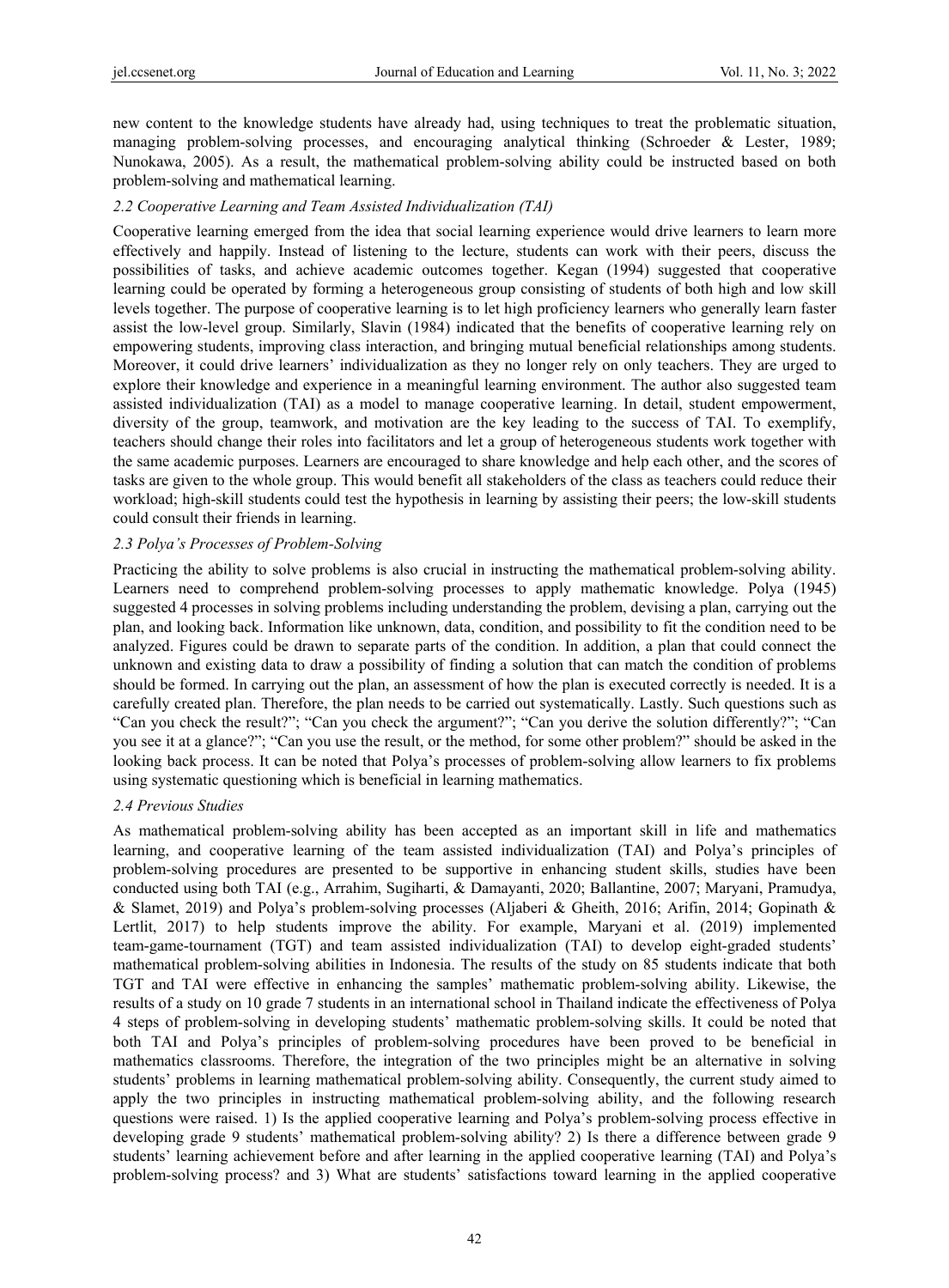learning and Polya's problem-solving process?

# **3. Methodology**

# *3.1 Participants*

The participants were 18 grade 9 students in a Thai secondary school selected by purposive random sampling method. The data were collected in the second semester of the 2021 academic year. The participants were treated anonymously.

# *3.2 Instruments*

The instruments were 1) an applied cooperative learning and Polya's problem-solving process learning management, 2) a mathematical problem-solving test, 3) a learning achievement test, and 4) a satisfaction questionnaire. The first instrument was designed using cooperative learning and Polya's problem-solving process. The content was related to surface areas and volume. The learning management included 12 50-minute lesson plans. The learning management was evaluated by experts and found to be appropriate in developing students' skills. The mathematical problem-solving test was a written test aiming to evaluate students' mathematical problem-solving ability. The test consisted of 4 items related to processes of problem solving with a total of 40 marks. The test was validated by index objective congruence (Rovinelli & Hambleton, 1977). The test was rated by 5 experts with the index objective congruences (IOC) of 0.5−1.0. The learning achievement test was a multiple-choice test aiming to evaluate students' knowledge of surface areas and volume. The test consisted of 30 items with a total of 30 marks. The test was rated by 5 experts with the index objective congruences (IOC) of 0.5−1.0. The questionnaire consisted of 15 items aiming to investigate students' satisfaction toward the learning management. The questionnaire was rated by 5 experts with the index objective congruences (IOC) of 0.5−1.0.

# *3.3 Research Design and Data Collection*

The study was designed in an experimental design. The students took the pretest to investigate their knowledge on calculating surface areas and volume before learning in learning management. The treatment took place in the second semester of the 2021 academic year. The students took a learning achievement posttest, a mathematical problem-solving ability test, and a questionnaire after the treatment.

## *3.4 Data Analysis*

The data were analyzed using percentage, mean score, standard deviation, one-sample t-test, paired-samples t-test, and effectiveness test with the criteria of 70.

#### **4. Results**

The results of the study are discussed along with the research questions below.

Is the applied cooperative learning and Polya's problem-solving process effective in developing grade 9 students' mathematical problem-solving ability?

| Processes of Mathematical<br>problem-solving ability | n  | Fullmark |       | S.D. | $\%$  | $\mu_{0}(70\%)$ | $t$ – test | $\boldsymbol{p}$ |
|------------------------------------------------------|----|----------|-------|------|-------|-----------------|------------|------------------|
| Understanding the problem                            | 18 | 10       | 9.56  | 0.51 | 95.56 |                 | 21.21      | $.000*$          |
| Devising a plan                                      | 18 | 10       | 7.67  | 0.84 | 76.67 |                 | 3.37       | $.004*$          |
| Carrying a plan                                      | 18 | 10       | 8.33  | 0.59 | 83.33 |                 | 9.52       | $.000*$          |
| Looking back                                         | 18 | 10       | 7.61  | 0.92 | 76.11 |                 | 2.83       | $.012*$          |
| Total                                                |    | 40       | 33.17 | .62  | 82.93 | 28              | 13.55      | $.000*$          |

Table 1. Student mathematical problem-solving ability after learning in the learning management

The result of the study indicates the effectiveness of the learning management designed in applied cooperative learning and Polya's problem-solving process on grade 9 students' mathematical problem-solving ability. The students' average mathematical problem-solving ability score was 33.17 (82.93%) reaching the criteria of 70. The students' scores were significantly higher than the set criteria,  $t = 13.55$ ,  $p = 0.00$ . It could be interpreted that the participants developed mathematical problem-solving ability after learning in the learning management designed in applied cooperative learning and Polya's problem-solving process.

Is there a difference between grade 9 students' learning achievement before and after learning in the applied cooperative learning and Polya's problem-solving process?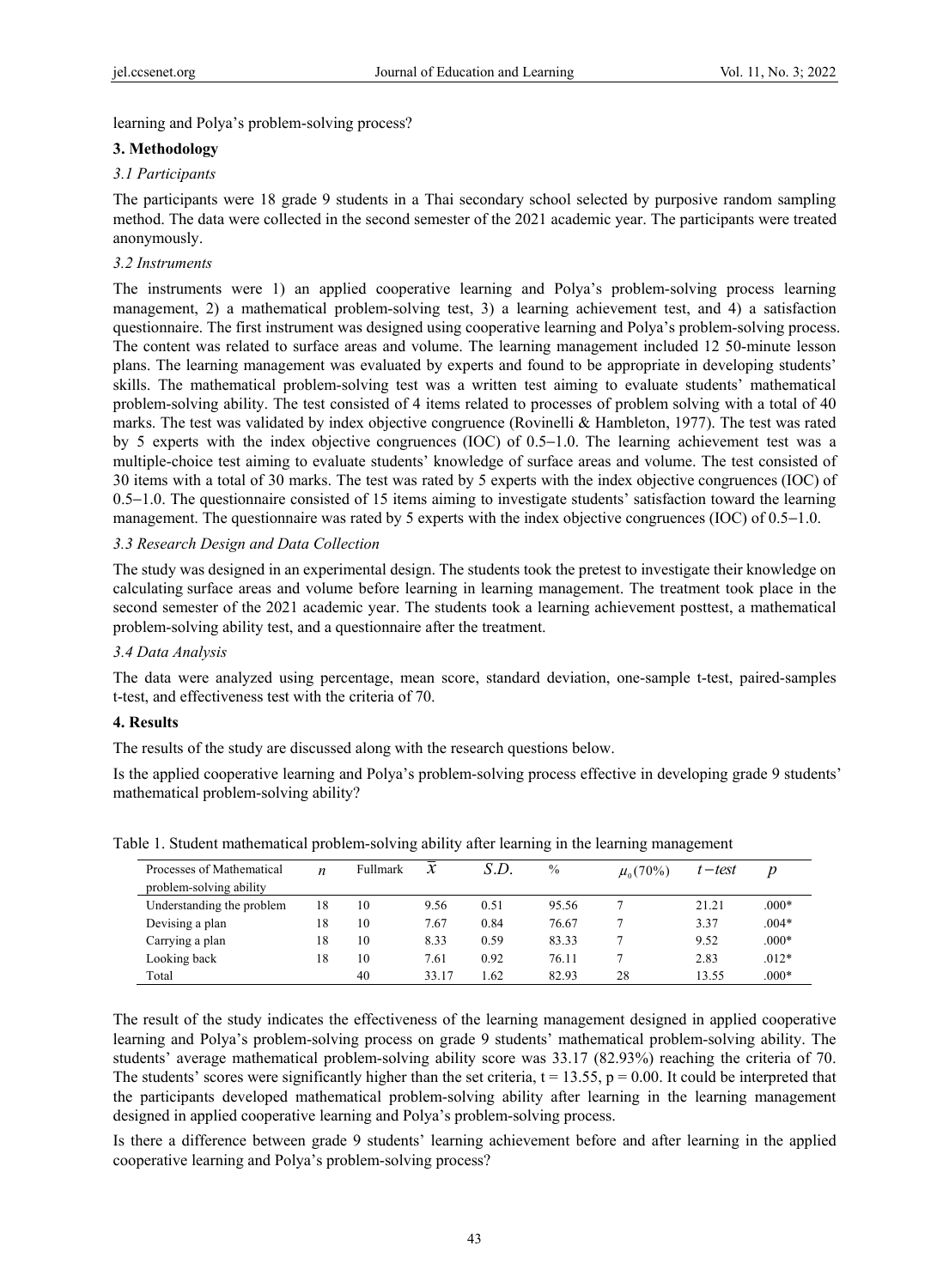Table 2. Student learning achievement of surface area and volume before and after the treatment

| Learning achievement |    | -<br>٦.<br>v |      |       | 512     |
|----------------------|----|--------------|------|-------|---------|
| Pretest              | 18 | 4.89         | 1.28 | 39.28 | $.000*$ |
| Posttest             | 10 | 21.67        | 1.42 |       |         |

The result indicates the difference between the participants' learning achievement of surface area and volume before and after learning in the learning management designed in applied cooperative learning and Polya's problem-solving process. A paired sample t-test indicates a significant difference between students' posttest  $(\bar{x})$  $= 21.67$ , S.D = 1.42) and pretest ( $\bar{x}$  = 14.89, S.D = 1.28), t = 39.28, p = 0.00. It could be interpreted that the participants developed learning achievement of surface area and volume after learning in the learning management designed in applied cooperative learning and Polya's problem-solving process.

What are students' satisfactions toward learning in the applied cooperative learning and Polya's problem-solving process?

Table 3. Students' satisfactions toward learning in the applied cooperative learning and Polya's problem-solving process

| Items                                                                               | $\overline{\phantom{0}}$<br>$\mathcal{X}$ | S.D. | Interpretation |
|-------------------------------------------------------------------------------------|-------------------------------------------|------|----------------|
| 1. The activities were consistent with the purposes of learning.                    | 4.67                                      | 0.49 | Very high      |
| 2. The activities helped students to solve problems systemically.                   | 4.72                                      | 0.46 | Very high      |
| 3. The activities were interesting and motivating.                                  | 4.11                                      | 0.76 | High           |
| 4. The activities helped students to practice sharing and receiving comments.       | 4.89                                      | 0.32 | Very high      |
| 5. The activities helped students to reach learning goals by working cooperatively. | 4.61                                      | 0.50 | Very high      |
| 6. The activities opened opportunities for students to learn new things with peers. | 4.56                                      | 0.51 | Very high      |
| 7. The activities improved learning interaction.                                    | 4.83                                      | 0.38 | Very high      |
| 8. The activities helped in improving the mathematical problem-solving ability      | 4.78                                      | 0.43 | Very high      |
| 9. Class management supported the activities.                                       | 4.17                                      | 0.79 | High           |
| 10. Activity time was appropriate.                                                  | 4.72                                      | 0.46 | Very high      |
| 11. Class contents were beneficial in real life.                                    | 4.28                                      | 0.75 | High           |
| 12. Students understood more about the importance of mathematics.                   | 4.39                                      | 0.70 | High           |
| 13. Students learned mathematics with more pleasure.                                | 4.06                                      | 0.94 | High           |
| 14. Students were allowed to share opinions.                                        | 4.89                                      | 0.32 | Very high      |
| 15. Students were treated with the consideration of individual diversity.           | 4.94                                      | 0.24 | Very high      |
| Overall                                                                             | 4.57                                      | 0.54 | Very high      |

The result indicates the students' positive attitude toward learning in the learning management designed in applied cooperative learning and Polya's problem-solving process. The overall satisfaction toward learning in the learning management was at a very high level ( $\bar{x}$  = 4.57, S.D = 0.54). It could be noted that the students agreed with the positive statements regarding to the instructional method. It could be interpreted that the students were satisfied with learning in the learning management designed in applied cooperative learning and Polya's problem-solving process.

#### **5. Discussions**

#### The results of the study lead to the issues discussed below.

#### *5.1 The Effectiveness of the Applied Cooperative Learning and Polya's Problem-Solving Process on Student Mathematical Problem-Solving Ability*

The results indicate that the students could develop mathematical problem-solving ability after learning in the learning management designed in applied cooperative learning and Polya's problem-solving process. The results are consistent with Aljaberi and Gheith (2016), Arifin (2014), Arrahim, Sugiharti and Damayanti (2020), Ballantine (2007), Gopinath and Lertlit (2017), and Maryani, Pramudya and Slamet (2019) who also found the benefits of cooperative learning of the TAI model and Polya's problem-solving process. It seems that cooperative learning using heterogeneous groups of students who are encouraged to help each other and work as a team is beneficial in instructing a complex process of mathematic problem-solving ability. In the current study, problems in daily routine were brought into mathematics. Students in each group shared ideas and assisted each other to transform the problems into mathematics. Groups also worked cooperatively to analyze problems, create plans, manage plans, and reflex the results. This led to success in terms of both group work and individual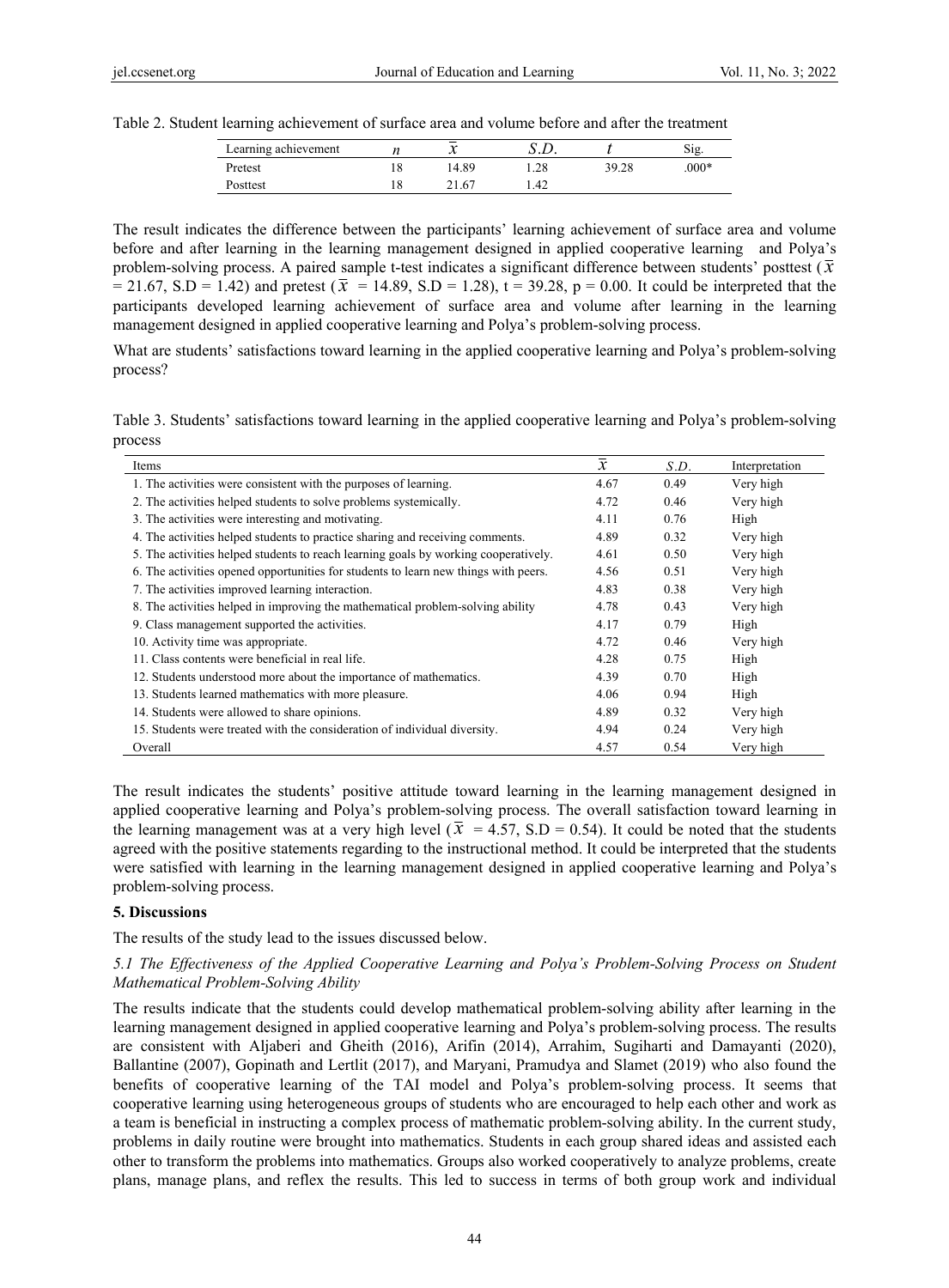development as evidenced in the result of the study.

# *5.2 The Effectiveness of the Applied Cooperative Learning and Polya's Problem-Solving Process on the Student Learning Achievement of Surface Area and Volume*

The results show the effectiveness of the applied cooperative learning and Polya's problem-solving process on the student learning achievement of surface area and volume as evidenced by the comparison of students' pretest and posttest scores. The results of the study confirmed the benefit of TAI in instructing mathematics contents (Arifin, 2014; Ballantine, 2007; Gopinath & Lertlit, 2017). In the current study, the implementation of TAI resulted in the improvement of students' mathematical knowledge of surface area and volume. Furthermore, students' mathematical problem-solving ability also contributes to learning achievement. The results of the study went in line with Aljaberi and Gheith (2016), Arifin (2014), Arrahim, Sugiharti and Damayanti (2020), and Gopinath and Lertlit (2017) who also found the benefits of mathematical problem-solving ability in teaching mathematics. As it also suggested that the students could develop the mathematical problem-solving ability, it could be interpreted that the ability was also used in learning mathematics.

# *5.3 Students' Satisfaction Toward the Applied Cooperative Learning and Polya's Problem-Solving Process Learning Management*

The results also indicate that the students were satisfied learning in the applied cooperative learning (TAI) and Polya's problem-solving process learning management. It was reported that the learning management brought about a meaningful learning environment, motivating class atmosphere, supportive learning for sharing ideas in learning, and joyful class activities. The results also confirme the benefit of cooperative learning with the TAI model. According to Slavin (1984), the advantages of the team assisted individualization (TAI) rely on the way it drives out student empowerment, idea sharing, and meaningful learning. Moreover, Polya's problem-solving process (Polya, 1945) also focuses on fixing problems systematically. In the current study, it seems that apart from the benefit of the integration of the two principles in developing student academic skills, they also put learners in a preferable class.

#### **6. Conclusion**

In conclusion, the research questions of the current study could be answered that 1) the learning management designed in toward the applied cooperative learning and Polya's problem-solving process was effective in developing students' mathematic problem-solving ability, 2) Students' learning achievement of surface area and volume in posttest was higher than in pretest, and 3) students were satisfied learning in the learning management designed in toward the applied cooperative learning and Polya's problem-solving process. It could be seen that the integration of cooperative learning in the model of the team assisted individualization (TAI) and Polya's problem-solving process could lead to success in developing students' mathematical problem-solving ability and learning achievement. It also contributed to a satisfied class. Therefore, the idea should be implemented in mathematics classes to develop students' abilities. Moreover, further studies could employ learning management to develop other mathematic content. In addition, further studies could include qualitative aspects into the data collection to provide a broader picture of how the integration of the two principles affects students' mathematical learning processes. As mathematics is the fundamental of education, mathematical problem-solving ability should be focused to bring about success in the subject which could also pave ways for students toward education and life.

# **References**

- Aljaberi, N. M., & Gheith, E. (2016). Pre-service class teacher' ability in solving mathematical problems and skills in solving daily problems. *Higher Education Studies*, *6*(3), 32−47. https://doi.org/10.5539/hes.v6n3p32
- Arifin, H. (2014). *Implement of problem-based learning model with Polya strategy to improve mathematic problem-solving ability of students in junior high school*. Jawa Tengah, Indonesia: Muhammadiyah University of Surakarta.
- Arrahim, A., Sugiharti, R. E., & Damayanti, D. (2020). Improving mathematics problem-solving ability through team assisted individualization learning model. *Hipotenusa: Journal of Mathematical Society*, *2*(2), 120−132. https://doi.org/10.18326/hipotenusa.v2i2.120-132
- Ballantine, J. (2007). Cooperative learning: A pedagogy to improve students' generic skills. *Education and Training*, *49*(2), 127−137. https://doi.org/10.1108/00400910710739487
- Beigie, D. (2008). Integrating Content to Create Problem-Solving Opportunities. *Mathematics Teaching in the*